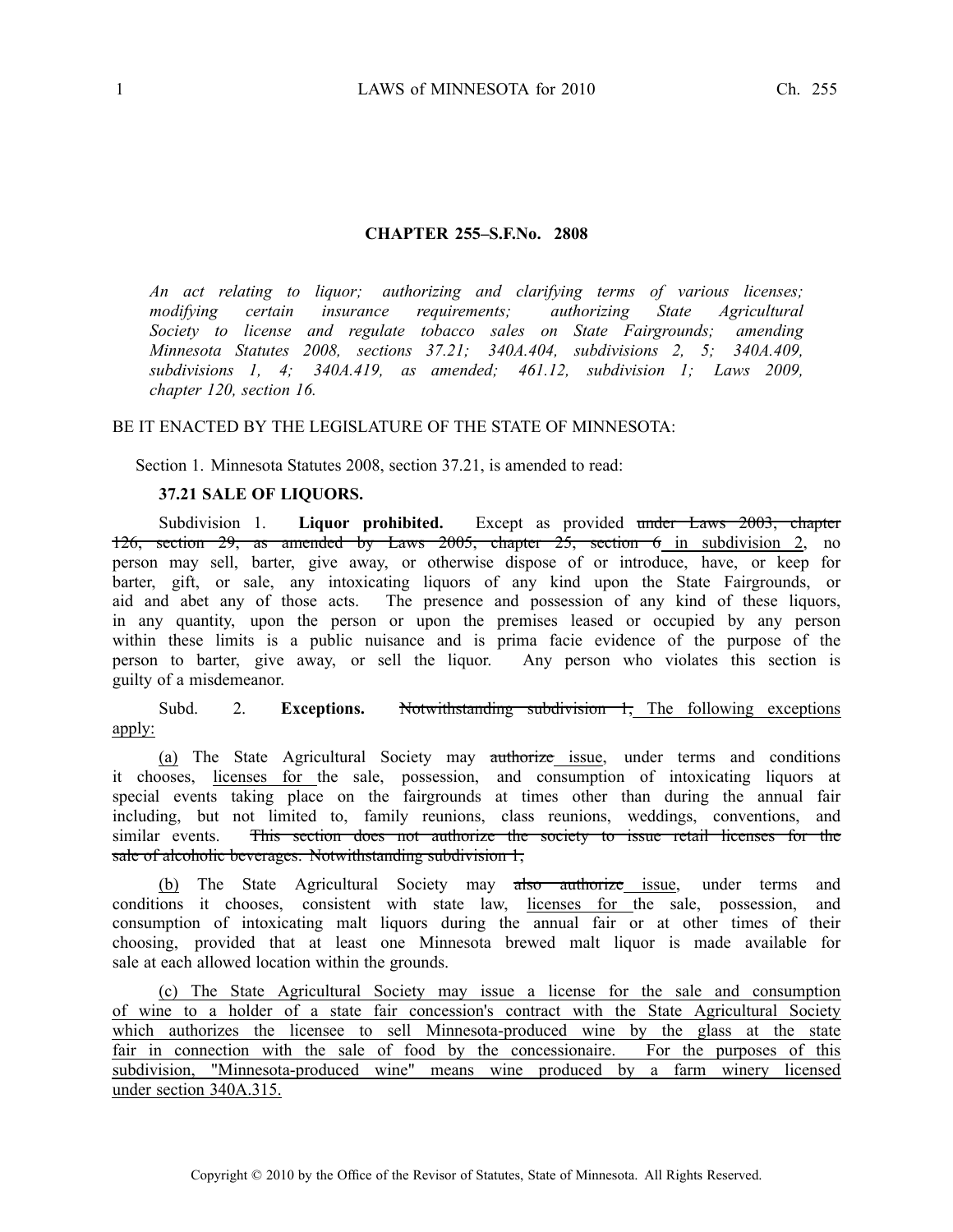#### **EFFECTIVE DATE.** This section is effective the day following final enactment.

Sec. 2. Minnesota Statutes 2008, section 340A.404, subdivision 2, is amended to read:

Subd. 2. **Special provision; city of Minneapolis.** (a) The city of Minneapolis may issue an on-sale intoxicating liquor license to the Guthrie Theater, the Cricket Theatre, the Orpheum Theatre, the State Theatre, and the Historic Pantages Theatre, notwithstanding the limitations of law, or local ordinance, or charter provision relating to zoning or school or church distances. The licenses authorize sales on all days of the week to holders of tickets for performances presented by the theaters and to members of the nonprofit corporations holding the licenses and to their guests.

(b) The city of Minneapolis may issue an intoxicating liquor license to 510 Groveland Associates, <sup>a</sup> Minnesota cooperative, for use by <sup>a</sup> restaurant on the premises owned by 510 Groveland Associates, notwithstanding limitations of law, or local ordinance, or charter provision.

(c) The city of Minneapolis may issue an on-sale intoxicating liquor license to Zuhrah Shrine Temple for use on the premises owned by Zuhrah Shrine Temple at 2540 Park Avenue South in Minneapolis, and to the American Swedish Institute for use on the premises owned by the American Swedish Institute at 2600 Park Avenue South, notwithstanding limitations of law, or local ordinances, or charter provision relating to zoning or school or church distances.

(d) The city of Minneapolis may issue an on-sale intoxicating liquor license to the American Association of University Women, Minneapolis branch, for use on the premises owned by the American Association of University Women, Minneapolis branch, at 2115 Stevens Avenue South in Minneapolis, notwithstanding limitations of law, or local ordinances, or charter provisions relating to zoning or school or church distances.

(e) The city of Minneapolis may issue an on-sale wine license and an on-sale 3.2 percen<sup>t</sup> malt liquor license to <sup>a</sup> restaurant located at 5000 Penn Avenue South, and an on-sale wine license and an on-sale malt liquor license to <sup>a</sup> restaurant located at 1931 Nicollet Avenue South, notwithstanding any law or local ordinance or charter provision.

(f) The city of Minneapolis may issue an on-sale wine license and an on-sale malt liquor license to the Brave New Workshop Theatre located at 3001 Hennepin Avenue South, the Theatre de la Jeune Lune, the Illusion Theatre located at 528 Hennepin Avenue South, the Hollywood Theatre located at 2815 Johnson Street Northeast, the Loring Playhouse located at 1633 Hennepin Avenue South, the Jungle Theater located at 2951 Lyndale Avenue South, Brave New Institute located at 2605 Hennepin Avenue South, the Guthrie Lab located at 700 North First Street, and the Southern Theatre located at 1420 Washington Avenue South, notwithstanding any law or local ordinance or charter provision. The license authorizes sales on all days of the week.

(g) The city of Minneapolis may issue an on-sale intoxicating liquor license to University Gateway Corporation, <sup>a</sup> Minnesota nonprofit corporation, for use by <sup>a</sup> restaurant or catering operator at the building owned and operated by the University Gateway Corporation on the University of Minnesota campus, notwithstanding limitations of law, or local ordinance or charter provision. The license authorizes sales on all days of the week.

(h) The city of Minneapolis may issue an on-sale intoxicating liquor license to the Walker Art Center's concessionaire or operator, for <sup>a</sup> restaurant and catering operator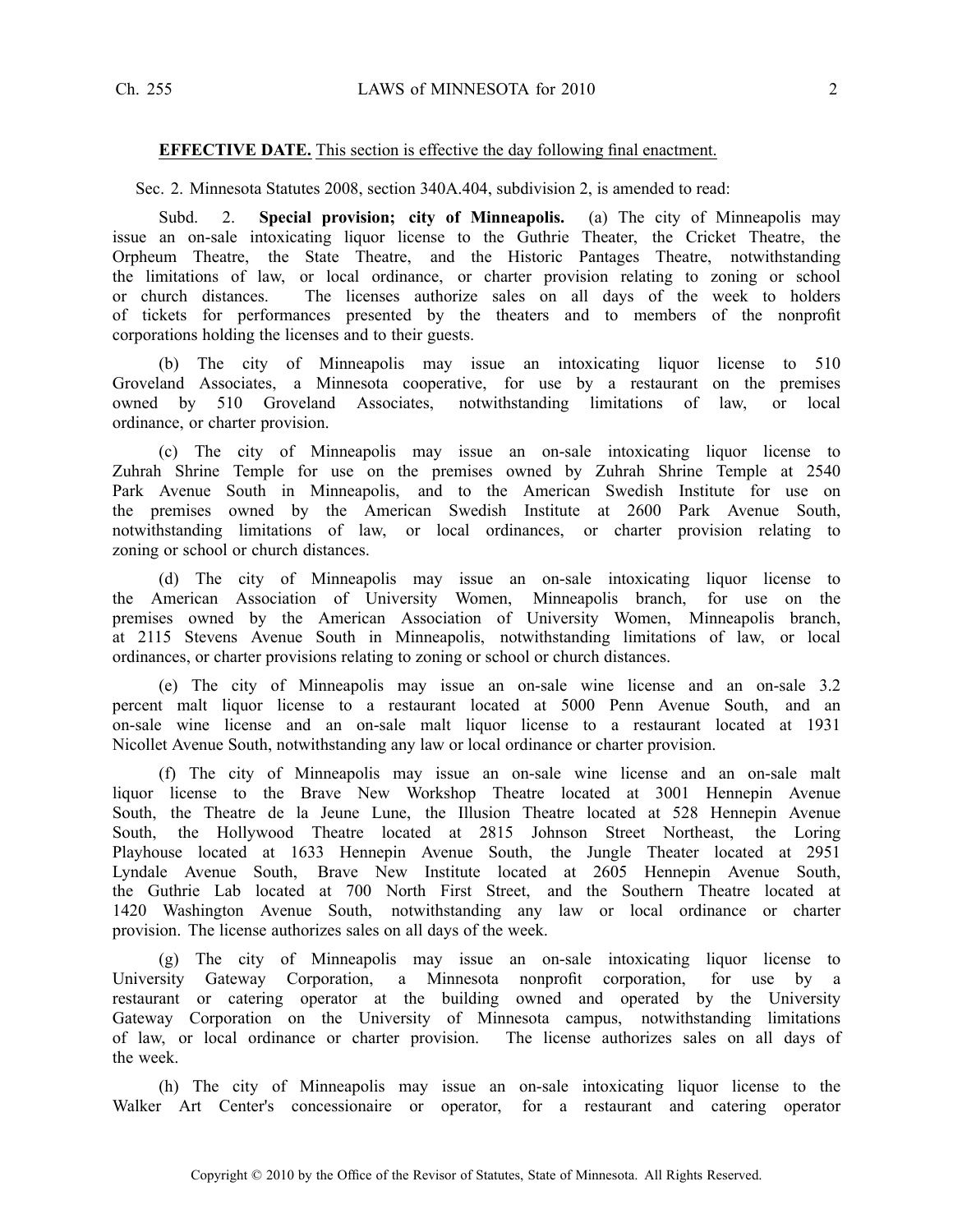on the premises of the Walker Art Center, notwithstanding limitations of law, or local ordinance or charter provisions. The license authorizes sales on all days of the week.

(i) The city of Minneapolis may issue an on-sale intoxicating liquor license to the Guthrie Theater's concessionaire or operator for <sup>a</sup> restaurant and catering operator on the premises of the Guthrie Theater, notwithstanding limitations of law, local ordinance, or charter provisions. The license authorizes sales on all days of the week.

(j) The city of Minneapolis may issue an on-sale wine license and an on-sale malt liquor license to the Minnesota Book and Literary Arts Building, Inc.'s concessionaire or operator for <sup>a</sup> restaurant and catering operator on the premises of the Minnesota Book and Literary Arts Building, Inc. (dba Open Book), notwithstanding limitations of law, or local ordinance or charter provision. The license authorizes sales on all days of the week.

(k) The city of Minneapolis may issue an on-sale intoxicating liquor license to <sup>a</sup> restaurant located at 5411 Penn Avenue South, notwithstanding any law or local ordinance or charter provision.

(l) The city of Minneapolis may issue an on-sale intoxicating liquor license to the Museum of Russian Art's concessionaire or operator for <sup>a</sup> restaurant and catering operator on the premises of the Museum of Russian Art located at 5500 Stevens Avenue South, notwithstanding any law or local ordinance or charter provision.

**EFFECTIVE DATE.** This section is effective upon approval by the Minneapolis City Council in the manner provided by Minnesota Statutes, section 645.021, subdivisions 2 and 3.

Sec. 3. Minnesota Statutes 2008, section 340A.404, subdivision 5, is amended to read:

Subd. 5. **Wine licenses.** (a) A municipality may issue an on-sale wine license with the approval of the commissioner to <sup>a</sup> restaurant having facilities for seating at least 25 guests at one time. A wine license permits the sale of wine of up to 14 percen<sup>t</sup> alcohol by volume for consumption with the sale of food. A wine license authorizes the sale of wine on all days of the week unless the issuing authority restricts the license's authorization to the sale of wine on all days excep<sup>t</sup> Sundays.

(b) The governing body of <sup>a</sup> municipality may by ordinance authorize <sup>a</sup> holder of an on-sale wine license issued pursuan<sup>t</sup> to paragraph (a) who is also licensed to sell 3.2 percen<sup>t</sup> malt liquors at on-sale pursuan<sup>t</sup> to section 340A.411, and whose gross receipts are at least 60 percen<sup>t</sup> attributable to the sale of food, to sell intoxicating malt liquors at on-sale without an additional license.

(c) A municipality may issue an on-sale wine license with the approval of the commissioner to <sup>a</sup> licensed bed and breakfast facility. A license under this paragraph authorizes <sup>a</sup> bed and breakfast facility to furnish wine only to registered guests of the facility and, if the facility contains <sup>a</sup> licensed commercial kitchen, also to guests attending private events at the facility.

(d) The State Agricultural Society may issue an on-sale wine license to the holder of <sup>a</sup> state fair concession contract pursuan<sup>t</sup> to section 37.21, subdivision 2.

## **EFFECTIVE DATE.** This section is effective the day following final enactment.

Sec. 4. Minnesota Statutes 2008, section 340A.409, subdivision 1, is amended to read: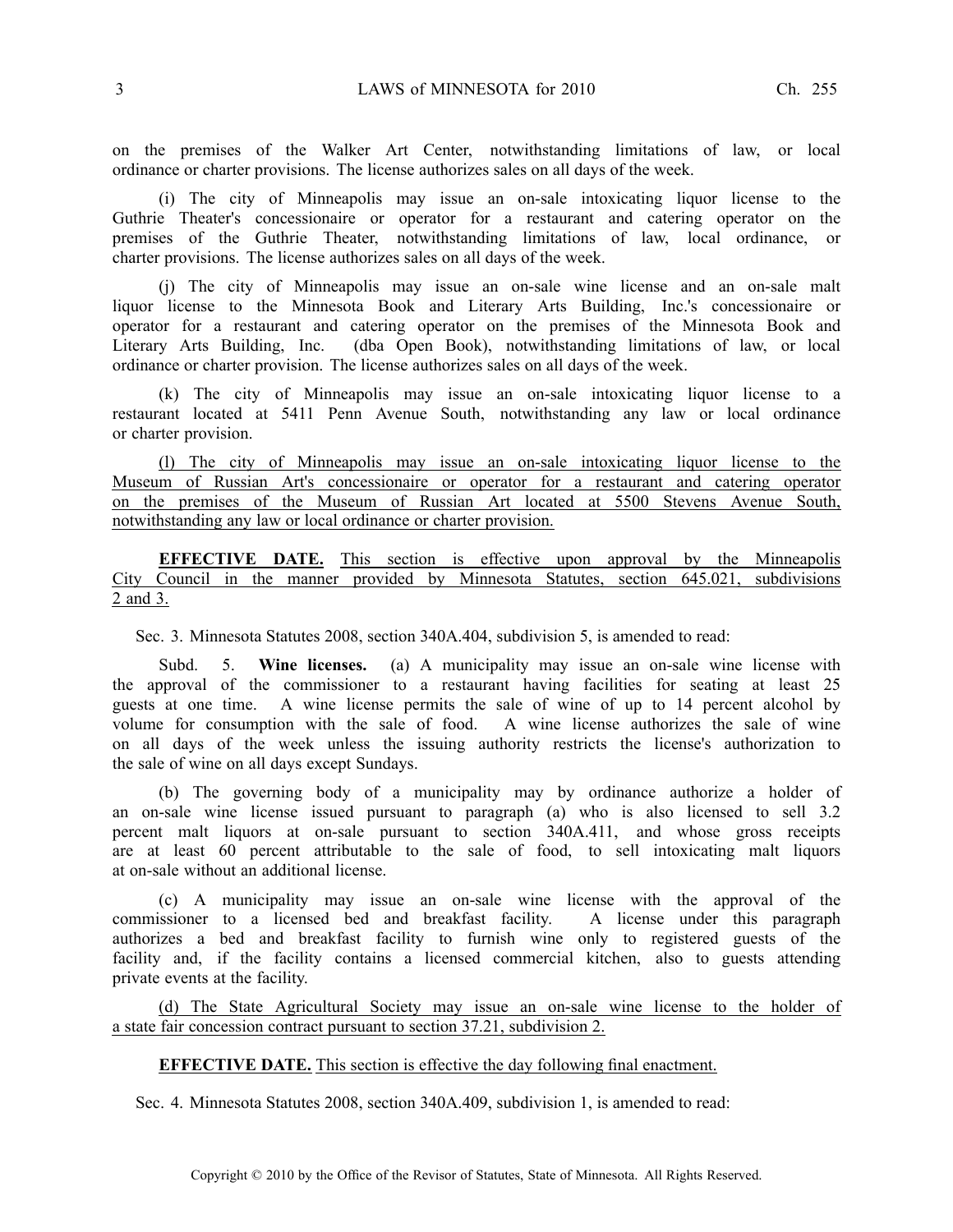Subdivision 1. **Insurance required.** No retail license may be issued, maintained or renewed unless the applicant demonstrates proof of financial responsibility with regard to liability imposed by section 340A.801. The issuing authority must submit to the commissioner the applicant's proof of financial responsibility. This subdivision does not prohibit a local unit of government from requiring higher insurance or bond coverages, or a larger deposit of cash or securities. The minimum requirement for proof of financial The minimum requirement for proof of financial responsibility may be given by filing:

(1) <sup>a</sup> certificate that there is in effect for the license period an insurance policy issued by an insurer required to be licensed under section 60A.07, subdivision 4, or by an insurer recognized as an eligible surplus lines carrier pursuan<sup>t</sup> to section 60A.206 or pool providing at least \$50,000 of coverage because of bodily injury to any one person in any one occurrence, \$100,000 because of bodily injury to two or more persons in any one occurrence, \$10,000 because of injury to or destruction of property of others in any one occurrence, \$50,000 for loss of means of suppor<sup>t</sup> of any one person in any one occurrence, and \$100,000 for loss of means of support of two or more persons in any one occurrence, \$50,000 for other pecuniary loss of any one person in any one occurrence, and \$100,000 for other pecuniary loss of two or more persons in any one occurrence;

(2) <sup>a</sup> bond of <sup>a</sup> surety company with minimum coverages as provided in clause (1); or

(3) <sup>a</sup> certificate of the commissioner of managemen<sup>t</sup> and budget that the licensee has deposited with the commissioner of managemen<sup>t</sup> and budget \$100,000 in cash or securities which may legally be purchased by savings banks or for trust funds having <sup>a</sup> market value of \$100,000.

This subdivision does not prohibit an insurer from providing the coverage required by this subdivision in combination with other insurance coverage.

An annual aggregate policy limit for dram shop insurance of not less than \$300,000 per policy year may be included in the policy provisions.

A liability insurance policy required by this section must provide that it may not be canceled for:

(1) any cause, excep<sup>t</sup> for nonpaymen<sup>t</sup> of premium, by either the insured or the insurer unless the canceling party has first given 30 days' notice in writing to the issuing authority of intent to cancel the policy; and

(2) nonpaymen<sup>t</sup> of premium unless the canceling party has first given ten days' notice in writing to the issuing authority of intent to cancel the policy.

All insurance policies which provide coverage with regard to any liability imposed by section 340A.801 must contain at least the minimum coverage required by this section.

#### **EFFECTIVE DATE.** This section is effective the day following final enactment.

Sec. 5. Minnesota Statutes 2008, section 340A.409, subdivision 4, is amended to read:

Subd. 4. **Insurance not required.** Subdivision 1 does not apply to licensees who by affidavit establish that:

(1) they are on-sale 3.2 percen<sup>t</sup> malt liquor licensees with sales of less than \$25,000 of 3.2 percen<sup>t</sup> malt liquor for the preceding year;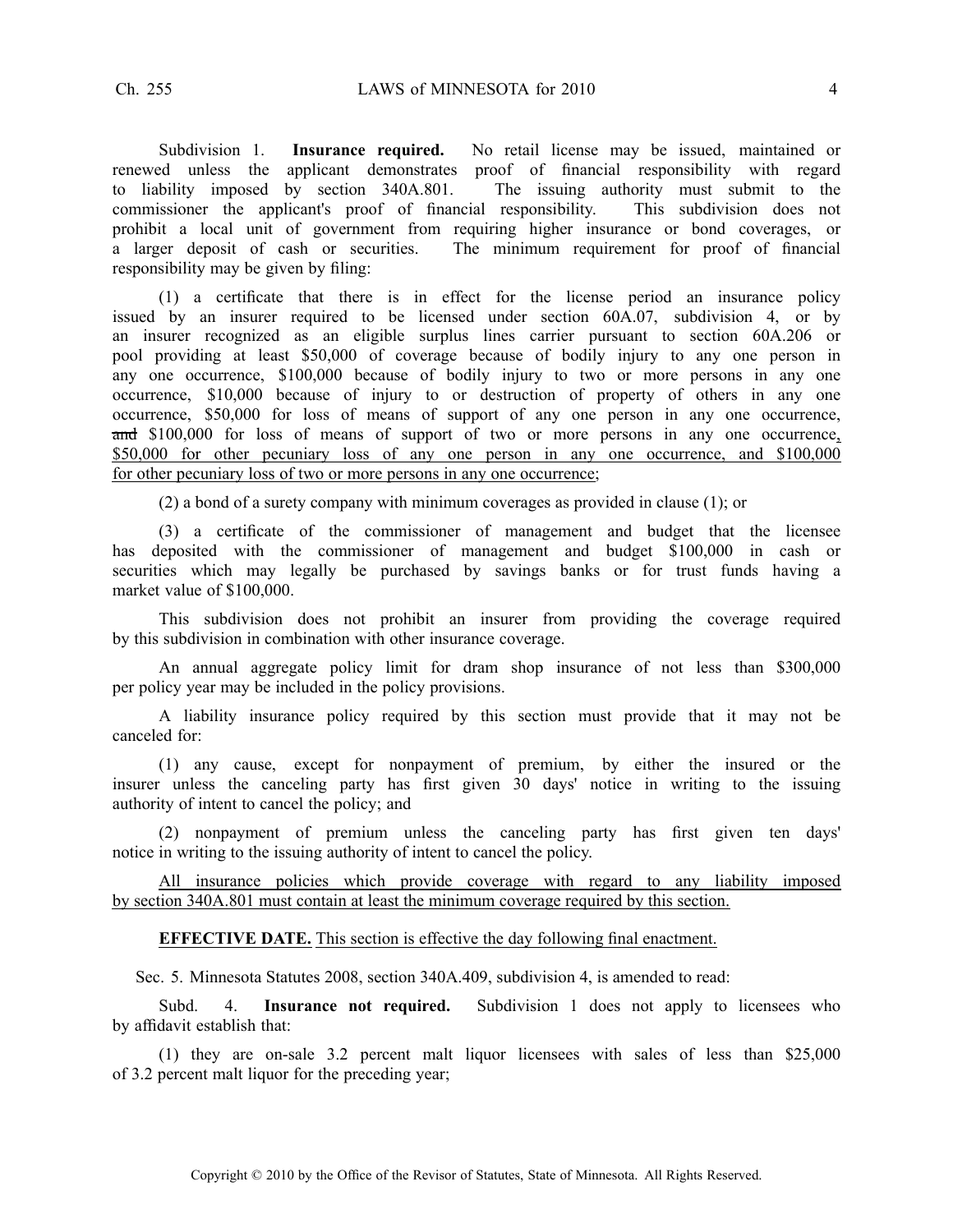(2) they are off-sale 3.2 percen<sup>t</sup> malt liquor licensees with sales of less than \$50,000 of 3.2 percen<sup>t</sup> malt liquor for the preceding year;

(3) they are holders of on-sale wine licenses with sales of less than \$25,000 for wine for the preceding year; or

(4) they are holders of temporary wine licenses issued under law; or

(5) they are wholesalers who donate wine to an organization for <sup>a</sup> wine tasting conducted under section 340A.418 or 340A.419.

# **EFFECTIVE DATE.** This section is effective the day following final enactment.

Sec. 6. Minnesota Statutes 2008, section 340A.419, as amended by Laws 2009, chapter 120, section 12, is amended to read:

# **340A.419 WINE TASTINGS CONDUCTED BY EXCLUSIVE LIQUOR STORE.**

Subdivision 1. **Definition.** For purposes of this section, a "wine tasting" is an event of not more than four hours' duration at which persons pay <sup>a</sup> fee to participate and are allowed to consume wine, malt liquor, or spirits by the glass without paying <sup>a</sup> separate charge for each glass.

Subd. 2. **Tastings.** (a) Notwithstanding any other law, an exclusive liquor store may conduct <sup>a</sup> wine, malt liquor, or spirits tasting on the premises of <sup>a</sup> holder of an on-sale intoxicating liquor license that is not <sup>a</sup> temporary license or on the premises of <sup>a</sup> holder of <sup>a</sup> wine license under section 340A.404, subdivision 5, if the exclusive liquor store complies with this section.

(b) No wine at a wine tasting, malt liquor, or spirits authorized for use under this section may be sold for off-premises consumption. A participant in the tasting may fill out <sup>a</sup> form indicating preferences for wine, malt liquor, or spirits. The form may be held on the premises of the exclusive liquor store to assist the participant in making an off-sale purchase at <sup>a</sup> later date.

(c) Notwithstanding any other law, an exclusive liquor store may purchase or otherwise obtain wine or spirits for <sup>a</sup> wine tasting conducted under this section from a wholesaler licensed to sell wine or spirits. The wholesaler may sell or give wine or spirits to an exclusive liquor store for a wine tasting conducted under this section and may provide personnel to assist in the wine tasting.

(d) An exclusive liquor store that conducts <sup>a</sup> wine tasting under this section must use any fees collected from participants in the tasting only to defray the cost of conducting the tasting.

(e) Notwithstanding section  $340A.409$ , subdivision 4, the premises on which a wine tasting is conducted must be insured as required by section 340A.409, subdivision 1.

Subd. 3. **Malt liquor tastings.** An exclusive liquor store conducting <sup>a</sup> malt liquor tasting under this section must also comply with the requirements of section 340A.510, subdivision 2.

#### **EFFECTIVE DATE.** This section is effective the day following final enactment.

Sec. 7. Minnesota Statutes 2008, section 461.12, subdivision 1, is amended to read: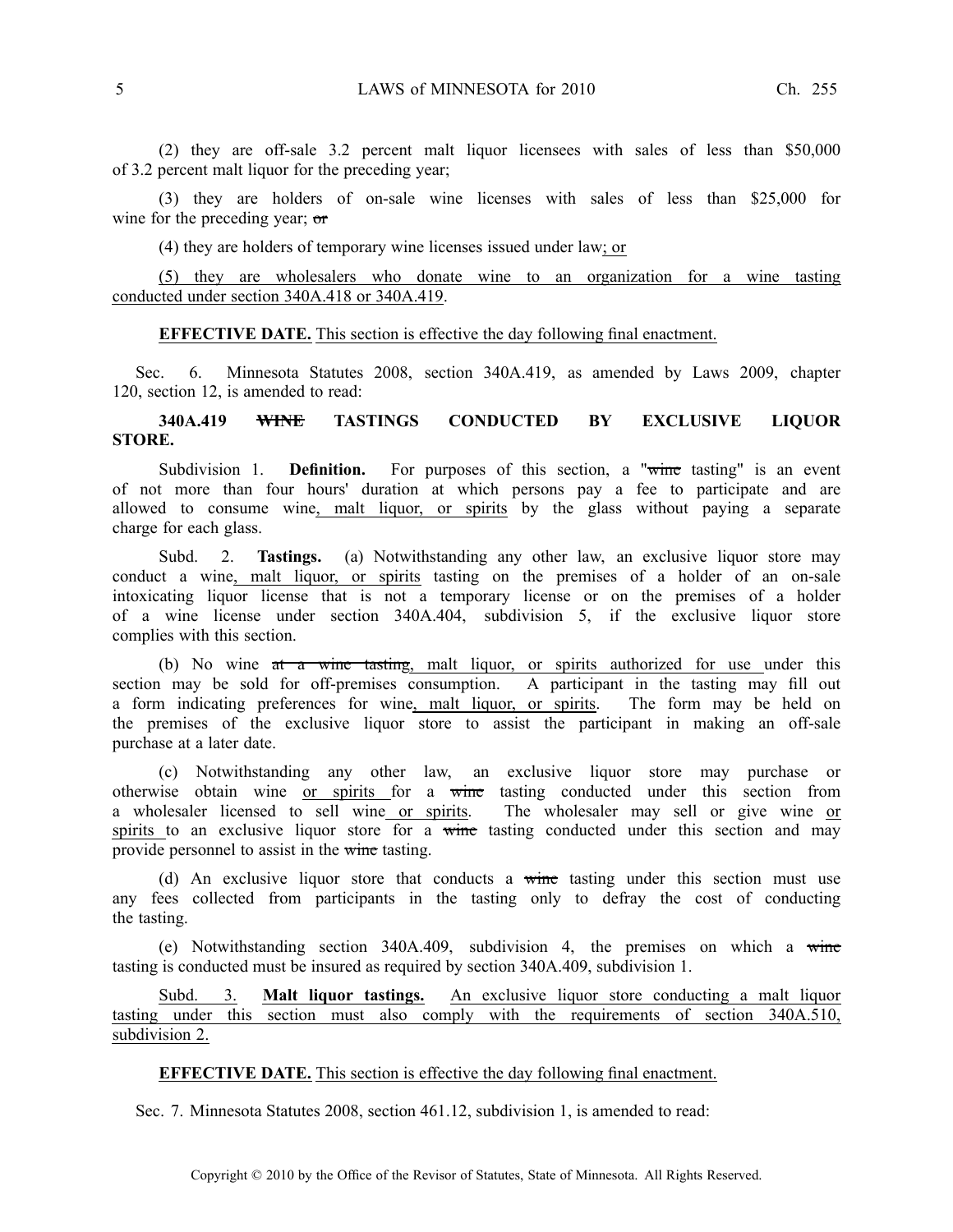Subdivision 1. **Authorization.** A town board or the governing body of <sup>a</sup> home rule charter or statutory city may license and regulate the retail sale of tobacco as defined in section 609.685, subdivision 1, and establish <sup>a</sup> license fee for sales to recover the estimated cost of enforcing this chapter. The county board shall license and regulate the sale of tobacco in unorganized territory of the county excep<sup>t</sup> on the State Fairgrounds and in <sup>a</sup> town or <sup>a</sup> home rule charter or statutory city if the town or city does not license and regulate retail tobacco sales. The State Agricultural Society shall license and regulate the sale of tobacco on the State Fairgrounds. Retail establishments licensed by <sup>a</sup> town or city to sell tobacco are not required to obtain <sup>a</sup> second license for the same location under the licensing ordinance of the county.

#### **EFFECTIVE DATE.** This section is effective the day following final enactment.

## Sec. 8. Laws 2009, chapter 120, section 16, is amended to read: Sec. 16. **CITY OF MINNEAPOLIS; LIQUOR LICENSE.**

Notwithstanding any law, ordinance, or charter provision to the contrary, the city of Minneapolis may issue an on-sale intoxicating liquor license to an establishment located at 2124 Como Avenue Southeast.

**EFFECTIVE DATE.** This section is effective on the effective date of Laws 2009, chapter 120, section 16.

# Sec. 9. **MINNEAPOLIS CAMPUS OF ST. THOMAS UNIVERSITY; ON-SALE LICENSE.**

Notwithstanding any other law, local ordinance, or charter provision, the city of Minneapolis may issue an on-sale intoxicating liquor license to St. Thomas University, for catering on the premises of the Minneapolis campus of St. Thomas University, or for any portion of the premises as described in the approved license application. A license authorized by this section may be issued for space that is not compact and contiguous, provided that all the space is within the boundaries of the Minneapolis campus of St. Thomas University and is included in the description of the licensed premises on the approved license application. The license authorizes sales on all days of the week to persons attending events at the college, subject to the hours and days of sale restrictions in Minnesota Statutes, section 340A.504, and any reasonable license conditions or restrictions imposed by the licensing authority. All other provisions of Minnesota Statutes, chapter 340A, not inconsistent with this section, apply to the license authorized under this section.

**EFFECTIVE DATE.** This section is effective upon approval by the Minneapolis City Council in the manner provided by Minnesota Statutes, section 645.021, subdivisions 2 and 3.

# Sec. 10. **BEMIDJI REGIONAL CENTER; ON-SALE LICENSE.**

Notwithstanding any other law, local ordinance, or charter provision to the contrary, the city of Bemidji may issue an on-sale intoxicating liquor license, or an on-sale wine and malt liquor license to the Bemidji Regional Event Center. Any license authorized by this section may be issued for space that is not compac<sup>t</sup> and contiguous, provided that all the space is within the boundaries of the Bemidji Regional Event Center and is included in the description of the licensed premises on the approved license application. A license issued under this paragraph authorizes sales on all days of the week to persons attending